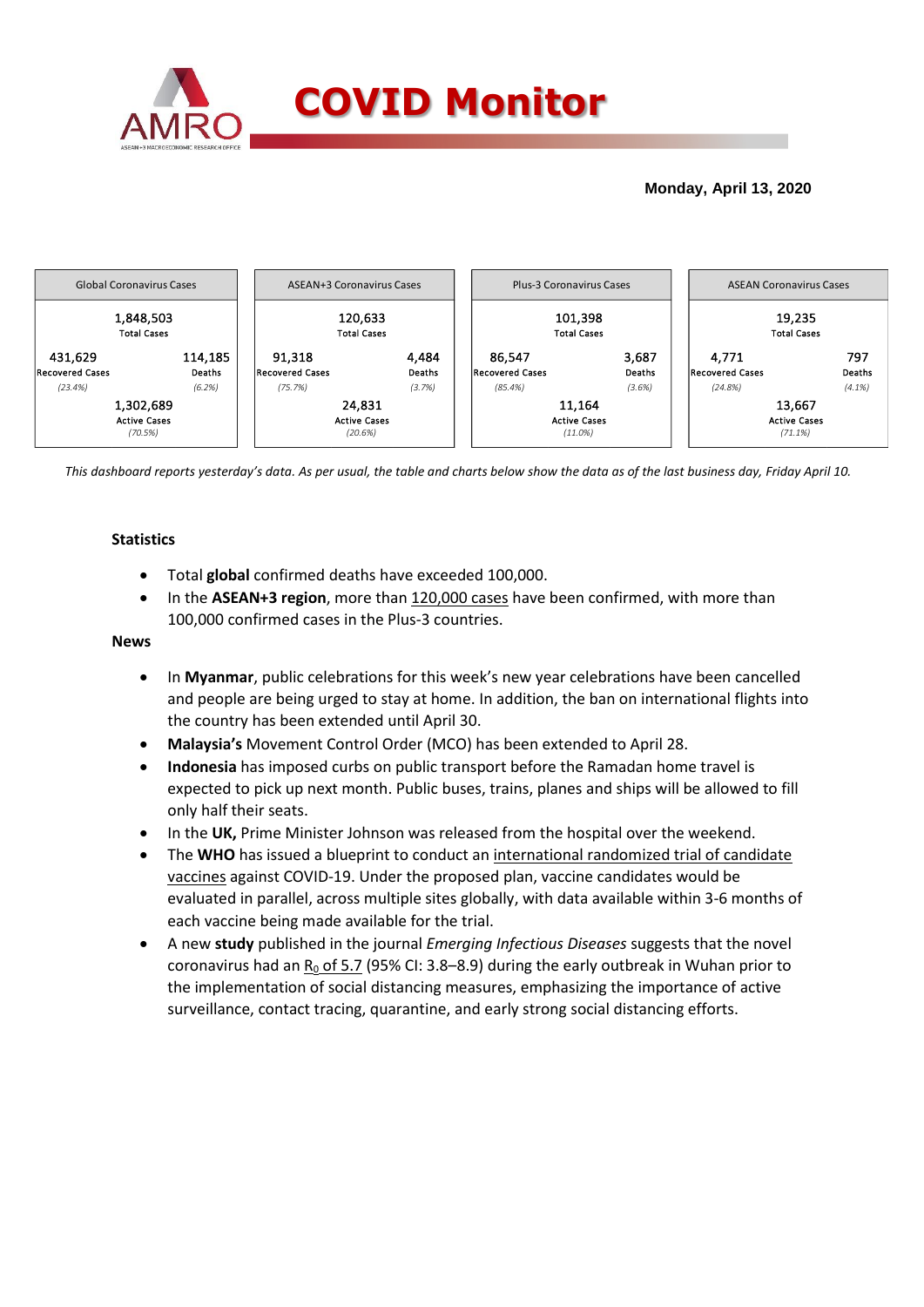

#### Overview of COVID-19 Cases

#### Data as of 10/4/2020

|                   | <b>Total</b>     | Cases per 1M   | <b>New</b>     | <b>New cases</b>            | <b>ANew</b>   | ∆% New     | <b>Total</b>   | <b>New</b>    | <b>Fatality</b> | <b>Total</b>    | Recovery      | Active           |
|-------------------|------------------|----------------|----------------|-----------------------------|---------------|------------|----------------|---------------|-----------------|-----------------|---------------|------------------|
| Economy           | Cases            | Population     | Cases          | $(7$ -day avg) <sup>1</sup> | $\text{Case}$ | Cases      | <b>Deaths</b>  | <b>Deaths</b> | <b>Rate (%)</b> | Recovered       | Rate $(\%)^3$ | Cases            |
| Global            | 1,691,719        |                | 96,369         |                             | 12,123        | 6.0        | 102,525        | 7,070         | 6.1             | 376,096         | 22.2          | 1,213,098        |
| ASEAN+3           | 116,065          |                | 1,659          | $\sim$                      | 135           | 1.5        | 4,288          | 59            | 3.7             | 89,657          | 77.2          | 22,120           |
| Plus-3            | 98,876           |                | 948            |                             | 425           | 1.0        | 3,647          | 10            | 3.7             | 85,583          | 86.6          | 9,646            |
| ASEAN             | 17,189           |                | 711            |                             | $-290$        | 4.3        | 641            | 49            | 3.7             | 4,074           | 23.7          | 12,474           |
|                   |                  |                |                |                             |               |            |                |               |                 |                 |               |                  |
| China             | 81,907           | 58             | 42             | $\sim$                      | $-19$         | 0.1        | 3,336          | $\mathbf{1}$  | 4.1             | 77,472          | 94.6          | 1,099            |
| Hong Kong, China  | 989              | 130            | 16             |                             | 3             | 1.6        | 4              | $\mathbf 0$   | 0.4             | 309             | 31.2          | 676              |
| Japan             | 5,530            | 44             | 863            |                             | 453           | 18.5       | 99             | 5             | 1.8             | 685             | 12.4          | 4,746            |
| Korea             | 10,450           | 201            | 27             |                             | $-12$         | 0.3        | 208            | 4             | 2.0             | 7,117           | 68.1          | 3,125            |
|                   |                  |                |                |                             |               |            |                |               |                 |                 |               |                  |
| Indonesia         | 3,512            | 13             | 219            |                             | $-118$        | 6.7        | 306            | 26            | 8.7             | 282             | 8.0           | 2,924            |
| Malaysia          | 4,346            | 131            | 118            |                             | 9             | 2.8        | 70             | 3             | 1.6             | 1,830           | 42.1          | 2,446            |
| Philippines       | 4,195            | 38             | 119            |                             | $-87$         | 2.9        | 221            | 18            | 5.3             | 140             | 3.3           | 3,834            |
| Singapore         | 2,108            | 370            | 198            |                             | $-89$         | 10.4       | $\overline{7}$ | 1             | 0.3             | 492             | 23.3          | 1,609            |
| Thailand          | 2,473            | 36             | 50             |                             | $-4$          | 2.1        | 33             | $\mathbf{1}$  | 1.3             | 1,013           | 41.0          | 1,427            |
|                   |                  |                |                |                             |               |            |                |               |                 |                 |               |                  |
| Brunei Darussalam | 136              | 302            | $\mathbf{1}$   |                             | $\mathbf{1}$  | 0.7        | $\mathbf{1}$   | 0             | 0.7             | 99              | 72.8          | 36               |
| Cambodia          | 119              | $\overline{7}$ | 0              |                             | $-2$          | 0.0        | 0              | $\mathbf 0$   | 0.0             | 72              | 60.5          | 47               |
| Lao PDR           | 16               | $\overline{2}$ | 0              |                             | $-1$          | 0.0        | 0              | $\mathbf 0$   | 0.0             | 0               | 0.0           | 16               |
| Myanmar           | 27               | $\mathbf{1}$   | 4              |                             | 3             | 17.4       | 3              | $\mathbf 0$   | 11.1            | $\overline{2}$  | 7.4           | 22               |
| Vietnam           | 257              | $\overline{3}$ | $\overline{2}$ |                             | $-2$          | 0.8        | 0              | 0             | 0.0             | 144             | 56.0          | 113              |
|                   |                  |                |                |                             |               |            |                |               |                 |                 |               |                  |
| France            | 124,869          | 1,921          | 7,120          |                             | 2,321         | 6.0        | 13,197         | 987           | 10.6            | 24,932          | 20.0          | 86,740           |
| Germany           | 122,171          | 1,472          | 3,990          |                             | $-895$        | 3.4        | 2,767          | 160           | 2.3             | 53,913          | 44.1          | 65,491           |
| Italy             | 147,577          | 2,450          | 3,951          |                             | $-253$        | 2.8        | 18,849         | 570           | 12.8            | 30,455          | 20.6          | 98,273           |
| Spain             | 158,273          | 3,377          | 5,051          |                             | 49            | 3.3        | 16,081         | 634           | 10.2            | 55,668          | 35.2          | 86,524           |
| Switzerland       | 24,551           | 2,839          | 500            |                             | $-271$        | 2.1        | 1,002          | 54            | 4.1             | 11,100          | 45.2          | 12,449           |
| <b>UK</b>         | 73,758           | 1,097          | 8,681          |                             | 4,337         | 13.3       | 8,958          | 980           | 12.1            | 344             | 0.5           | 64,456           |
| Australia         | 6,215            | 239            | 107            |                             | 9             | 1.8        | 54             | 3             | 0.9             | 1,793           | 28.8          | 4,368            |
| Brazil            | 19,638           | 93             | 1,546          |                             | $-376$        | 8.5        | 1,057          | 107           | 5.4             | 173             | 0.9           | 18,408           |
| Canada            |                  |                |                |                             |               |            | 557            | 54            |                 |                 |               |                  |
| Iran              | 22,059<br>68,192 | 583<br>810     | 1,405<br>1,972 |                             | $-108$<br>338 | 6.8<br>3.0 | 4,232          | 122           | 2.5<br>6.2      | 5,855<br>35,465 | 26.5<br>52.0  | 15,647<br>28,495 |
|                   | 47,029           | 560            |                |                             | 691           | 11.2       |                | 98            | 2.1             |                 | 5.2           |                  |
| Turkey            |                  |                | 4,747          |                             |               |            | 1,006          |               |                 | 2,423           | 5.8           | 43,600           |
| US                | 496,535          | 1,500          | 35,098         |                             | 2,713         | 7.6        | 18,586         | 2,108         | 3.7             | 28,790          |               | 449,159          |

Source: Haver Analytics, sourced from John Hopkins University; AMRO staff calculations.<br>Notes: New cases since last business day. Monday's data includes weekend data. Δ% refers to percentage change since last business day.

1/ Since January 31, 2020.

2/ As new data is recorded on business days only, Monday's data includes weekend data. For ease of comparison, ΔNew Cases for Monday's data is based on the 3-day Saturday-Monday average. 3/ Recovery rate is a proxy for the stage of the cycle.